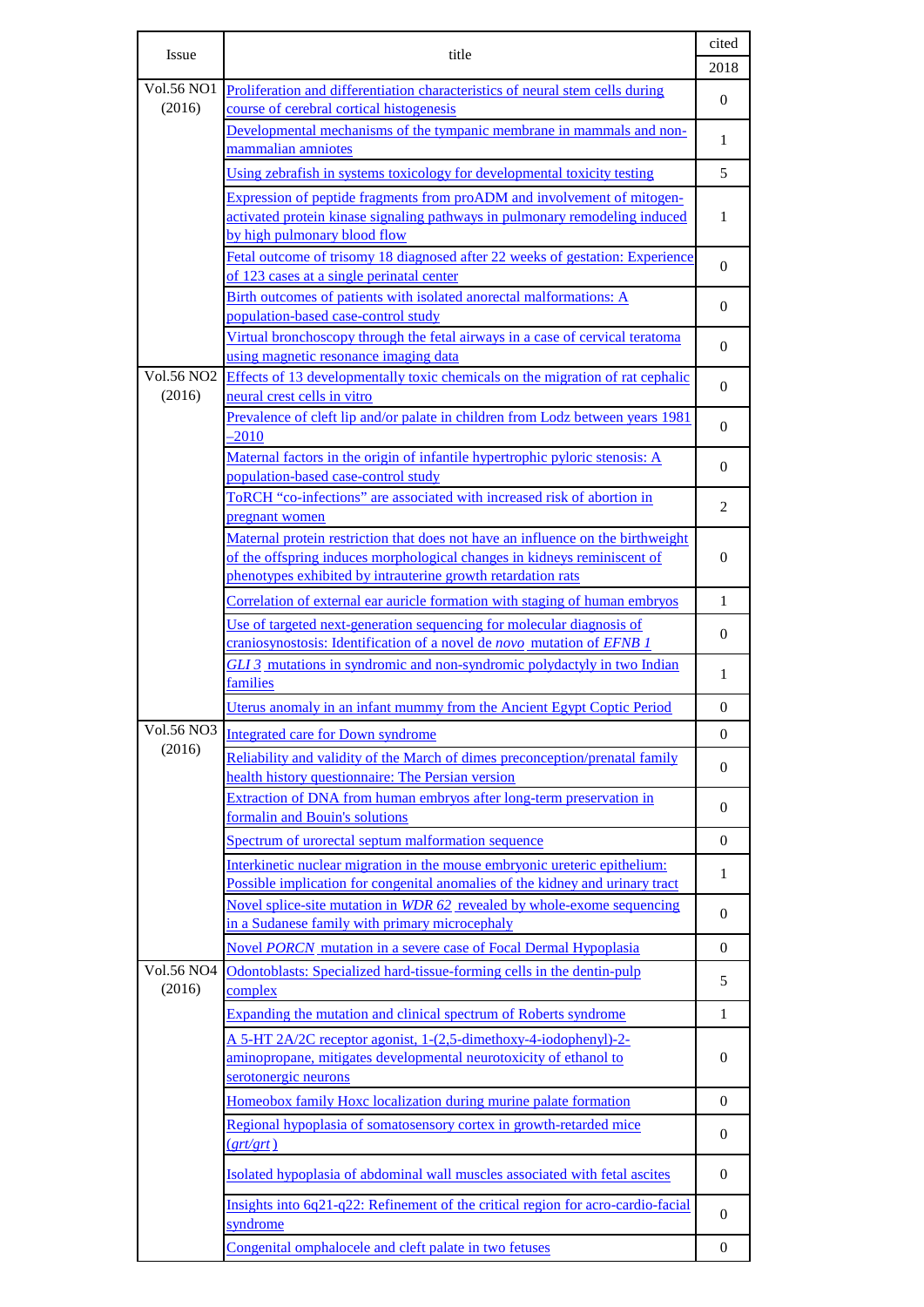| <b>Issue</b>      | title                                                                                                                             | cited<br>2018  |
|-------------------|-----------------------------------------------------------------------------------------------------------------------------------|----------------|
| <b>Vol.56 NO5</b> | Mechanism responsible for D-transposition of the great arteries: Is this part of                                                  |                |
| (2016)            | the spectrum of right isomerism?                                                                                                  | $\mathbf{0}$   |
|                   | Prevalence of congenital limb defects: Data from birth defects registries in                                                      | $\mathbf{0}$   |
|                   | three provinces in Southern Thailand                                                                                              |                |
|                   | Truncation and microdeletion of EVC/EVC2 with missense mutation of                                                                | $\overline{2}$ |
|                   | <b>EFCAB7</b> in Ellis-van Creveld syndrome                                                                                       |                |
|                   | Systemic and maxillofacial characteristics of 11 Japanese children with<br><b>Russell-Silver syndrome</b>                         | 0              |
|                   | Clinical study of 459 polydactyly cases in China, 2010 to 2014                                                                    | $\mathbf{0}$   |
|                   | Formation of the circle of Willis during human embryonic development                                                              | $\overline{2}$ |
|                   | Vesico-amniotic shunting for lower urinary tract obstruction in a fetus with<br><b>VACTERL</b> association                        | 0              |
|                   | High Le Fort I osteotomy for correction of mid-face deformity in Crouzon                                                          | 1              |
|                   | syndrome                                                                                                                          |                |
|                   | Unilateral occipital condylar dysplasia: 3-dimensional multidetector computed<br>tomography and magnetic resonance findings       | 0              |
| <b>Vol.56 NO6</b> | The 56th Annual Meeting of the Japanese Teratology Society: New                                                                   |                |
| (2016)            | Developments and Future Perspectives of Teratology Study - Translational                                                          | 0              |
|                   | <b>Study to Link Teratology to Nutrition: Overview</b>                                                                            |                |
|                   | Syndromic microphthalmia-3 caused by a mutation on gene SOX2 in a<br>Colombian male patient                                       | $\mathbf{1}$   |
|                   | A 16q12.2q21 deletion identified in a patient with developmental delay,                                                           |                |
|                   | epilepsy, short stature, and distinctive features                                                                                 | $\mathbf{0}$   |
|                   | Prevalence of isomerism from a European registry: Live births, fetal deaths,                                                      | 0              |
| <b>Vol.57 NO1</b> | and terminations of pregnancy                                                                                                     |                |
| (2017)            | Exome sequencing identifies a novel nonsense mutation of HOXD13 in a<br>Chinese family with synpolydactyly                        | 0              |
|                   | Dynamics of gyrification in the human cerebral cortex during development                                                          | $\Omega$       |
|                   | Evaluation of the maxillofacial morphological characteristics of Apert                                                            | 0              |
|                   | syndrome infants                                                                                                                  |                |
|                   | <b>Foxc2</b> CreERT2 knock-in mice mark stage-specific Foxc2 - expressing cells                                                   | 0              |
|                   | during mouse organogenesis                                                                                                        |                |
|                   | Cartilage-hair hypoplasia associated with isolated hypoganglionosis: A case<br>report                                             | $\mathbf{0}$   |
|                   | Impact of the introduction of Non-invasive prenatal genetic testing on                                                            | 0              |
|                   | invasive tests: A single-center study in Japan                                                                                    |                |
|                   | Prenatal diagnosis of Fraser syndrome using routine ultrasound examination,                                                       |                |
|                   | confirmed by exome sequencing: Report of a novel homozygous missense<br><b>FRAS1</b> mutation                                     | 0              |
| <b>Vol.57 NO2</b> | Proposal for supplemental intake of folic acid to reduce the risk of neural tube                                                  | 1              |
| (2017)            | defects                                                                                                                           |                |
|                   | Novel homozygous sequence variants in the GDF5 gene underlie                                                                      | 1              |
|                   | acromesomelic dysplasia type-grebe in consanguineous families                                                                     |                |
|                   | Magnetic resonance imaging based correlation analysis between calcarine<br>sulcus development and isolated fetal ventriculomegaly | 0              |
|                   | Locus on chromosome 16 is significantly associated with increased tendency                                                        |                |
|                   | to lose pups in females of the RR/Sgn inbred mouse strain                                                                         | 0              |
|                   | Miller-Dieker Syndrome with unbalanced translocation 45, X, psu                                                                   |                |
|                   | $dic(17;Y)(p13;p11.32)$ detected by fluorescence in situ hybridization and G-                                                     | $\mathbf{0}$   |
|                   | banding analysis using high resolution banding technique                                                                          |                |
|                   | Late-presenting congenital diaphragmatic hernia in a child with TMEM70<br>deficiency                                              | 1              |
|                   | Discordant ventriculo-arterial connections, or "transposition", are not                                                           | $\mathbf{0}$   |
|                   | necessarily an essential part of isomerism                                                                                        |                |